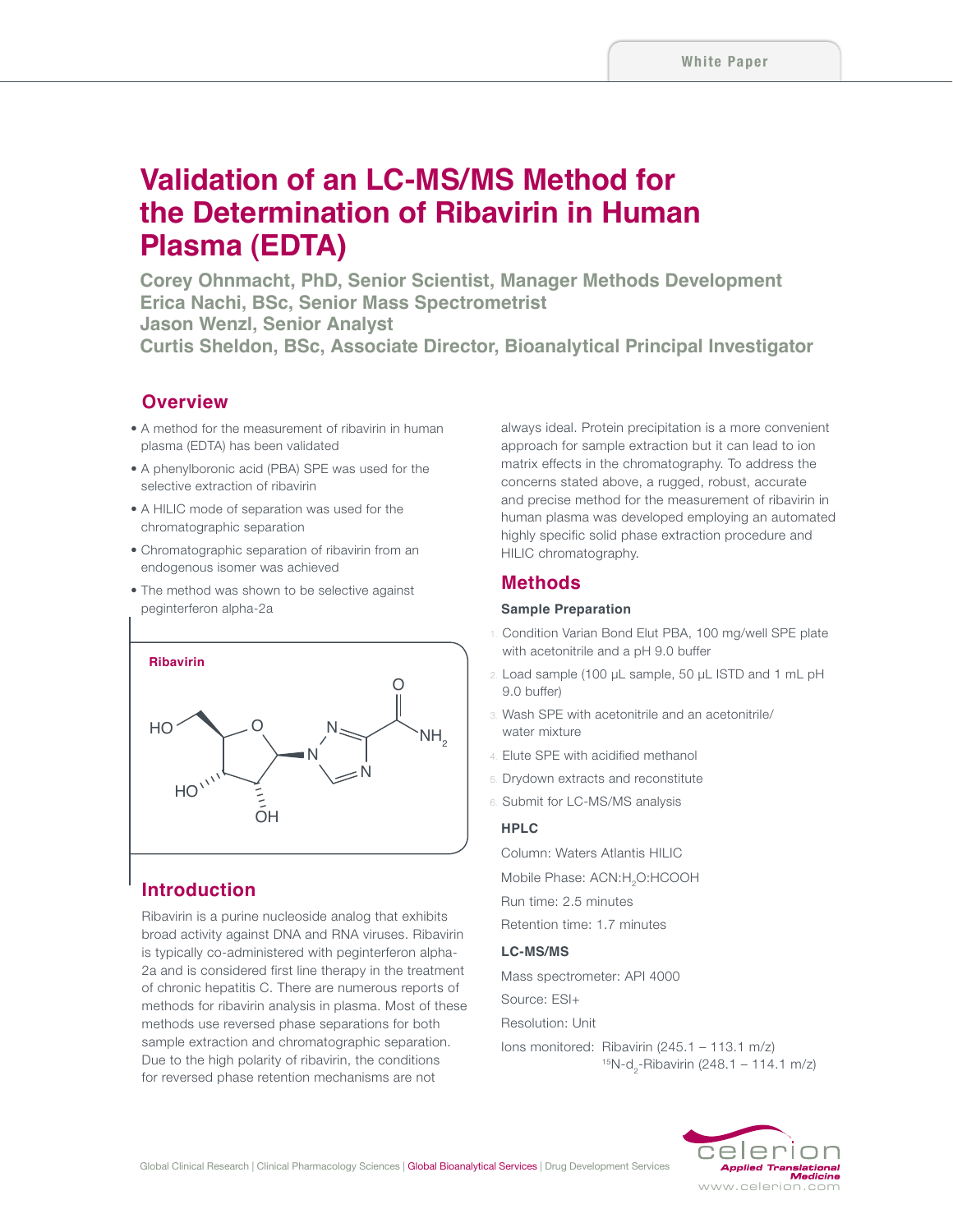### **Results**

#### *Table 1.*

| <b>Inter-Batch Statistics for Precision and Accuracy</b> |                                |                    |                     |                    |  |  |
|----------------------------------------------------------|--------------------------------|--------------------|---------------------|--------------------|--|--|
|                                                          | <b>LLOQ QC</b><br>$10.0$ ng/mL | QC A<br>30.0 ng/mL | QC B<br>$200$ ng/mL | QC C<br>1500 ng/mL |  |  |
| Inter-Batch Mean                                         | 10.6                           | 30.5               | 205                 | 1510               |  |  |
| Inter-Batch SD                                           | 1.01                           | 1.48               | 4.93                | 274                |  |  |
| Inter-Batch % CV                                         | 9.5                            | 4.9                | 2.4                 | 1.8                |  |  |
| Inter-Batch % Bias                                       | 6.0                            | 1.7                | 2.5                 | 0.7                |  |  |
| n                                                        | 30                             | 30                 | 30                  | 30                 |  |  |

### *Table 2.*

| <b>Matrix Effect for Ribavirin in Human Plasma (EDTA)</b> |                |              |          |            |          |  |
|-----------------------------------------------------------|----------------|--------------|----------|------------|----------|--|
|                                                           |                | <b>LLOQ</b>  |          | High       |          |  |
|                                                           | Lot#           | $10.0$ ng/mL | $%$ Bias | 1500 ng/mL | $%$ Bias |  |
|                                                           | 1              | 9.38         | $-6.2$   | 1470       | $-2.0$   |  |
|                                                           | $\overline{2}$ | 9.47         | $-5.3$   | 1460       | $-2.7$   |  |
|                                                           | 3              | 9.16         | $-8.4$   | 1480       | $-1.3$   |  |
|                                                           | $\overline{4}$ | 10.2         | $+2.0$   | 1460       | $-2.7$   |  |
|                                                           | 5              | 9.83         | $-1.7$   | 1470       | $-2.0$   |  |
|                                                           | 6              | 9.62         | $-3.8$   | 1450       | $-3.3$   |  |
|                                                           | 7              | 9.58         | $-4.2$   | 1490       | $-0.7$   |  |
|                                                           | 8              | 9.58         | $-4.2$   | 1460       | $-2.7$   |  |
|                                                           | 9              | 9.38         | $-6.2$   | 1530       | $+2.0$   |  |
|                                                           | 10             | 8.81         | $-11.9$  | 1500       | $+0.0$   |  |
| Mean                                                      |                | 9.50         |          | 1480       |          |  |
| % CV                                                      |                | 3.9          |          | 1.6        |          |  |
| % Bias                                                    |                | $-5.0$       |          | $-1.3$     |          |  |
| n                                                         |                | 10           |          | 10         |          |  |

#### *Table 3.*

| <b>Co-Administered Compound Evaluation of</b><br>the Method for Ribavirin in Human Plasma<br>(EDTA) Against Peginterferon Alpha-2a |                      |              |  |  |  |
|------------------------------------------------------------------------------------------------------------------------------------|----------------------|--------------|--|--|--|
|                                                                                                                                    | $30.0 \text{ ng/mL}$ | $1500$ ng/mL |  |  |  |
|                                                                                                                                    | 27.9                 | 1560         |  |  |  |
|                                                                                                                                    | 29.5                 | 1550         |  |  |  |
|                                                                                                                                    | 28.5                 | 1550         |  |  |  |
|                                                                                                                                    | 32.0                 | 1550         |  |  |  |
|                                                                                                                                    | 30.3                 | 1560         |  |  |  |
|                                                                                                                                    | 29.6                 | 1540         |  |  |  |
|                                                                                                                                    |                      |              |  |  |  |
| Mean                                                                                                                               | 29.6                 | 1550         |  |  |  |
| %CV                                                                                                                                | 4.9                  | 0.5          |  |  |  |
| % Bias                                                                                                                             | $-1.3$               | 3.3          |  |  |  |
| n                                                                                                                                  | 6                    | 6            |  |  |  |

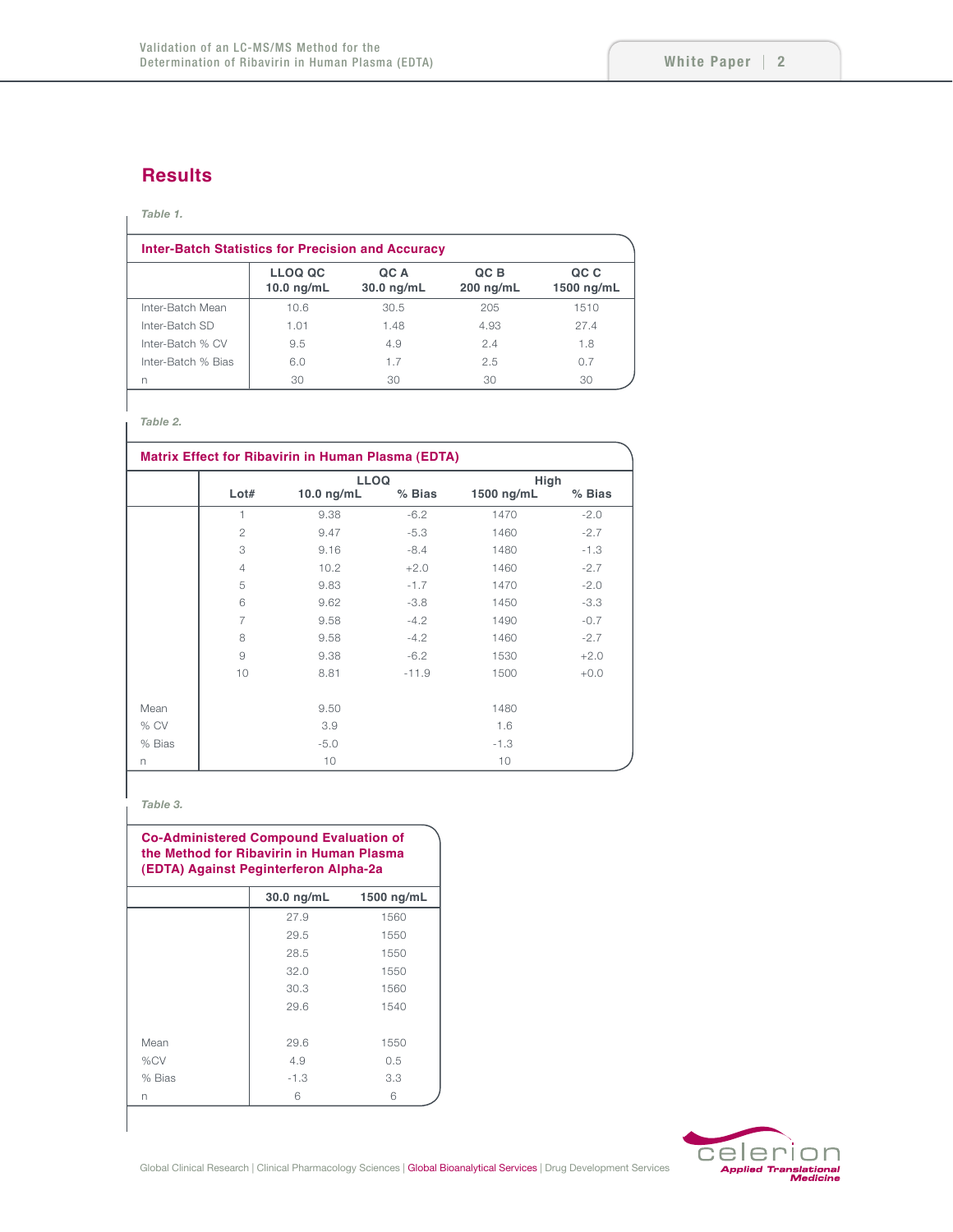

*Figure 1. Representative Chromatograms of Ribavirin and <sup>15</sup>N,d<sub>2</sub>-Ribavirin (IS)* 

*Figure 2. Post-Column Matrix Infusion Test for Ribavirin and <sup>15</sup>N,d<sub>2</sub>-Ribavirin (IS) from an Extracted Human Plasma (EDTA) Blank Sample*